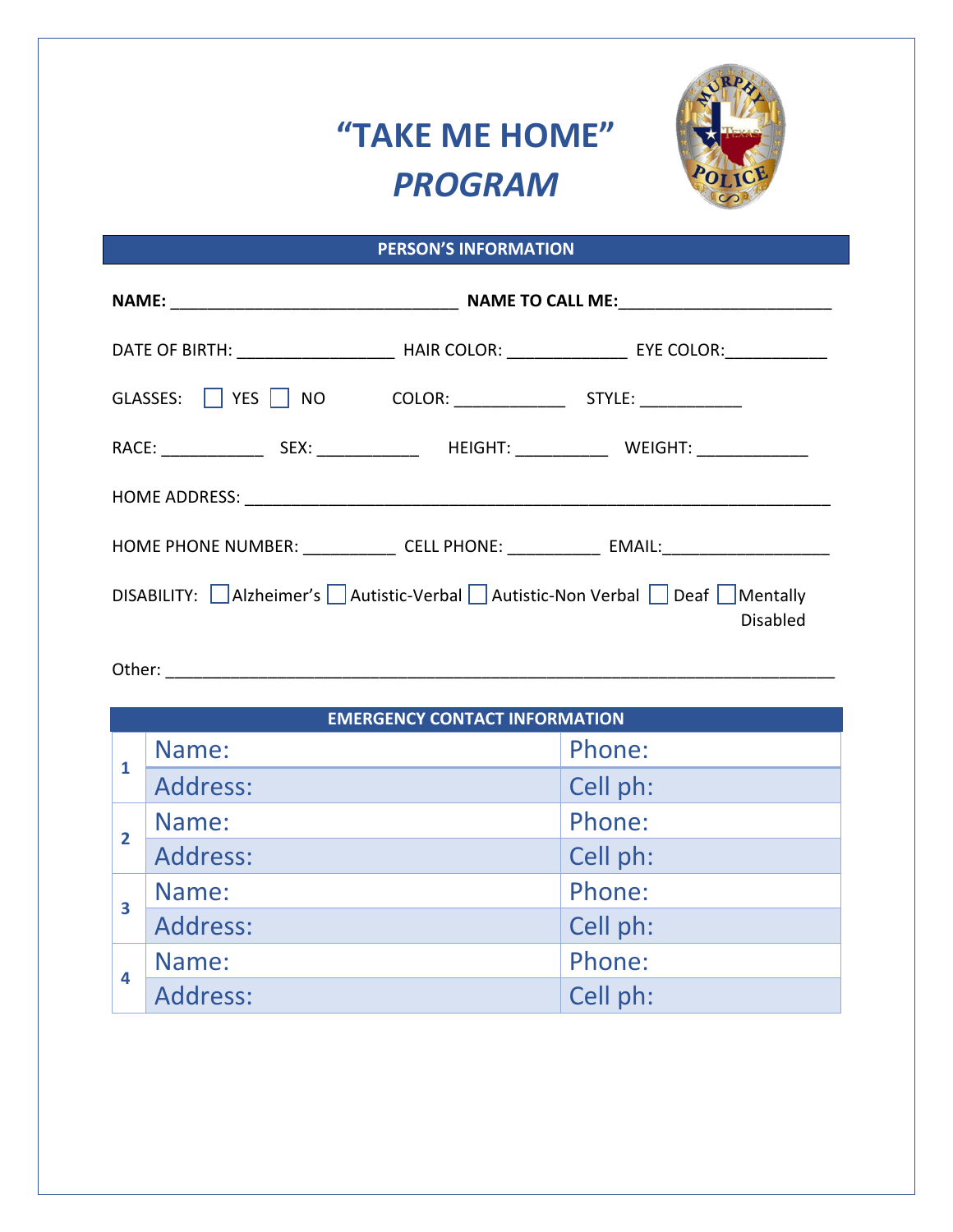## **Additional Questions:**

- 1. What is the address where your loved one spends the majority of their time?
- 2. Diagnosis of the registered person:

3. List all medications taken by registered person:

4. Are any of these medications time sensitive?

5. Is there a special interest (outside of their residence) that your loved one is drawn to? (For example: trains, water, woods, parks, malls, traffic, etc.)

6. Has your loved one ever run away or been reported as missing? If so, where was he/she found?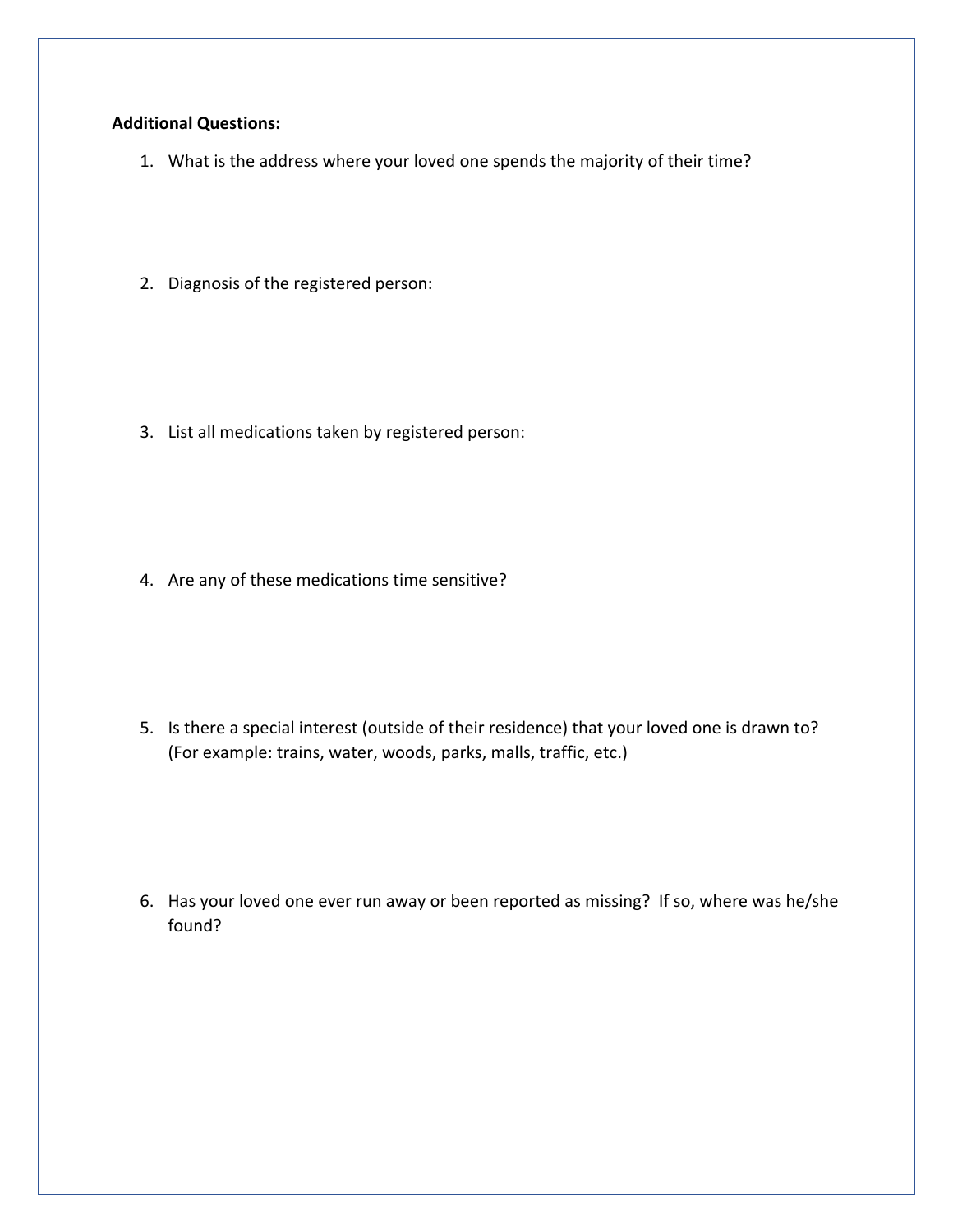7. Does the registered person fear Police or Fire-EMS personnel or emergency vehicles? Explain in detail.

8. Is the registered person verbal or non-verbal? Explain in detail.

9. Name of caregivers, parents, grandparents, or other family members involved in your loved one's life.

10. If your loved one becomes confrontational, how could Officers or Rescue Personnel calm them without your presence?

11. Please explain any other important information that we may need to know that might assist us in not triggering a violent response from your loved one.

12. Does your loved one have any triggers, ie: lights, sirens, loud radio noise?